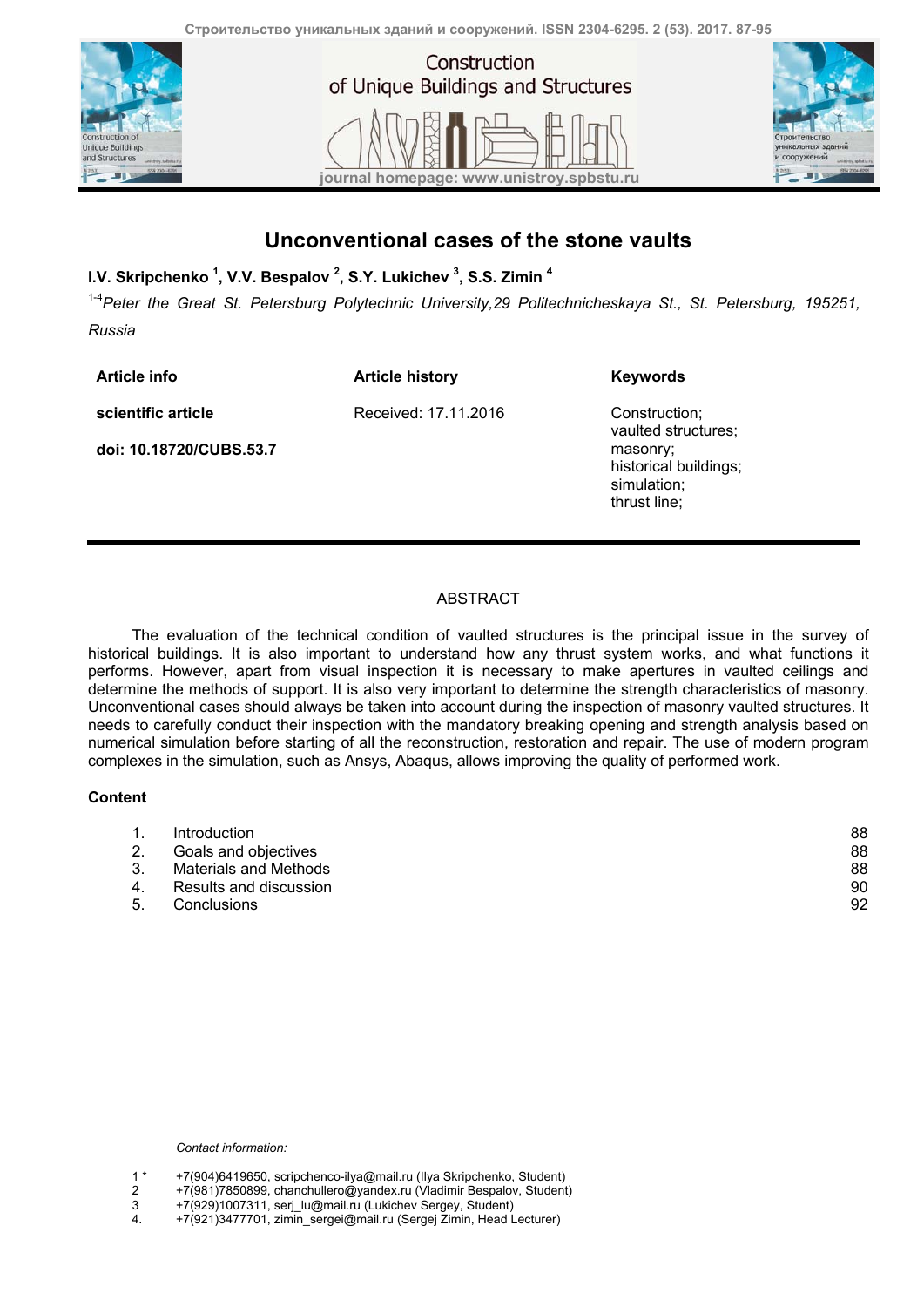# *1. Introduction*

It may encounter the issue of how to determine the condition of the stone vaults when examining historic buildings and assigning of further measures for repairing and strengthening of the structures. Due to unique designs, misunderstanding of the stone vaults specifics and insufficiently developed methods of calculation, the wrong conclusions about their condition are often made. This leads to, on the one hand, cost overruns in excessive reinforcement of predetermine efficient areas, and on the other hand, to abandonment of dangerous areas in vaults construction.

Currently, the most frequently used techniques to determine stresses in the vaults are using of finite element analysis software as Ansys, Abaqus and their analogues. Vault is simulated using the homogeneous model of masonry [1-3], and in some cases using the additional simulating of discrete model as a complex structure "brick plus mortar" [4-6]. To determine the stability of the vault, usually it is enough to draw the thrust line – and if it does not extend beyond the cross-section, the vault is considered stable.

Previous analysis of publications [7] shows that the criteria of masonry vaults strength has not been developed, and in Russia there are practically no researchers involved in the study of stone vaults. Also, there are quite a lot of researches devoted to masonry [8-13]. Foreign studies can be divided into two groups: the search for numerical simulation methods, which allows to represent the work of vaults of various configurations in the most accurate way [13-20], and the experimental study of brick arches and vaults failure mechanisms [20-25].

This article describes several structures used in one building that significantly affect the vaults, can be ambiguously interpreted and can be difficult to detect.

# *2. Goals and objectives*

The goal of this work was to determine possible unconventional elements in the construction of vaults and their impact on the mechanics of such structures.

Objectives:

1) Show unconventional cases and how to detect them considering a real building as an illustrative example;

2) Carrying out finite element analysis taking into account the influence of such elements.

### *3. Materials and Methods*

In the research the former building of the fortress at Kronshtadt was considered. It was used in the 80-ies as a medical post (Fig. 1). The building has a number of vaults of complex semi-conic shape with spandrels of different sizes and cross vaults.



#### **Figure 1. The North-Western face of the subject building**

This building is a good example, which contains several unconventional elements of vaulted structures, for example the brick arch, passing through the central part of the stone vaults. Each arch divides the vault into 2 parts and has a structure that is different from the rest of the masonry vault (Fig. 2).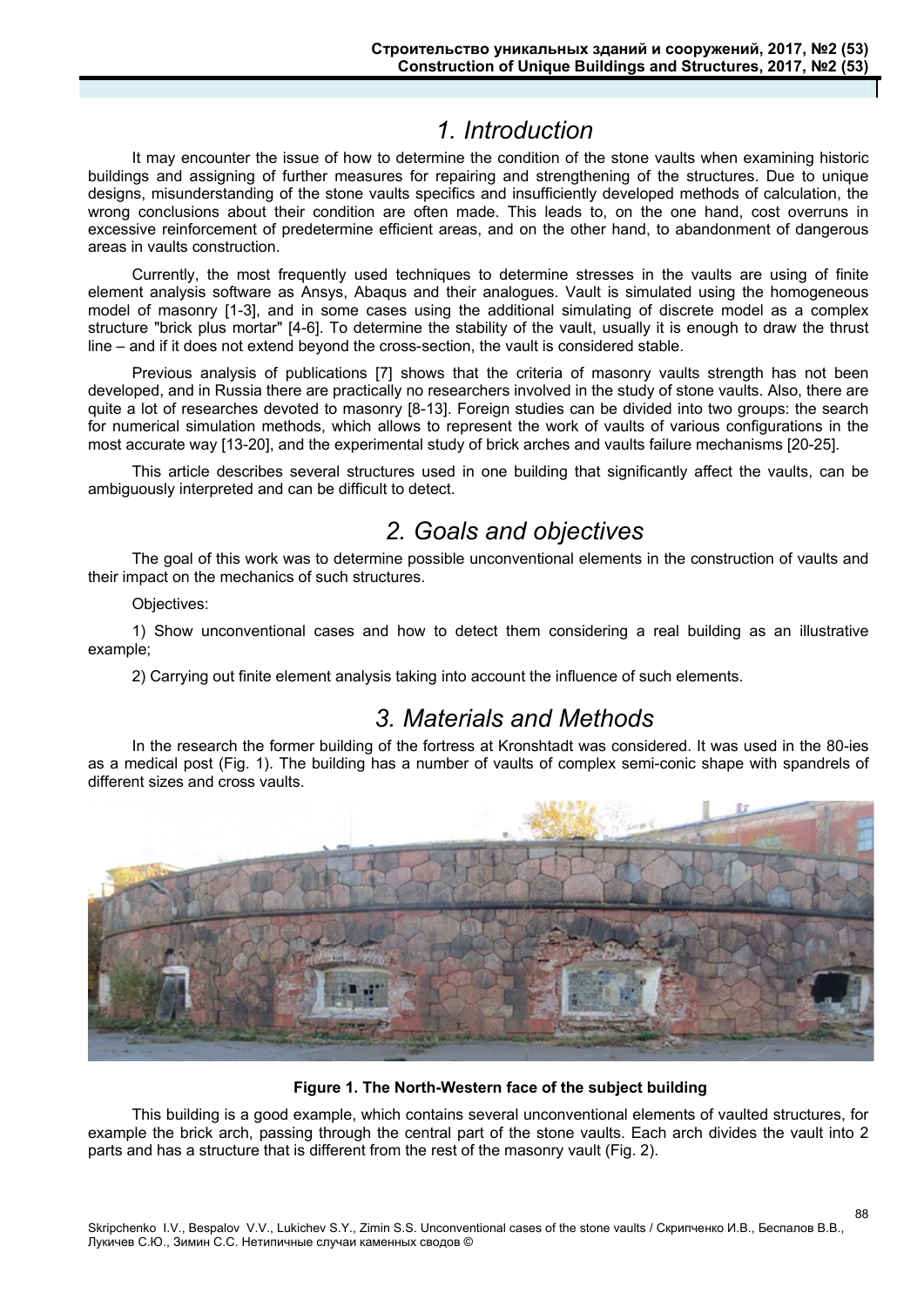

**Figure 2. Dividing arch with a different structure of masonry** 

As a result of masonry vault analysis, it has been suggested that it represents a truncated masonry of the former brick walls. In the analysis of the vaults structures this was taken into account, therefore, the structural model was adopted to split each vault into 2 parts that operate independently. In addition, for the vaults decreasing safety coefficients were adopted.

Another problem is the way of supporting vaults. In the simulation of the vaults using the finite element method, a structural model has a great influence on the result which depends on the type of bearing. Usually masonry vaults moves to the vertical direction with the future resting on a foundation or rests on the front wall layer. In this case, an unconventional way of supporting the wall and its backfill was discovered (Fig. 3, 4).



**Figure 3. The result of the breaking opening of support area of the vault** 

**Figure 4. Schematic illustration of vault structural support** 

89

In the key side of each stone vault an aperture of complex shape was discovered (Fig. 5). All the apertures came out directly on the roof of the building and were one of the reasons of moisture penetration to the interior of the structure. To determine the extent of the effect of such apertures at the stress state of a vault, it was necessary to take them into account in the analytical models of the vaults.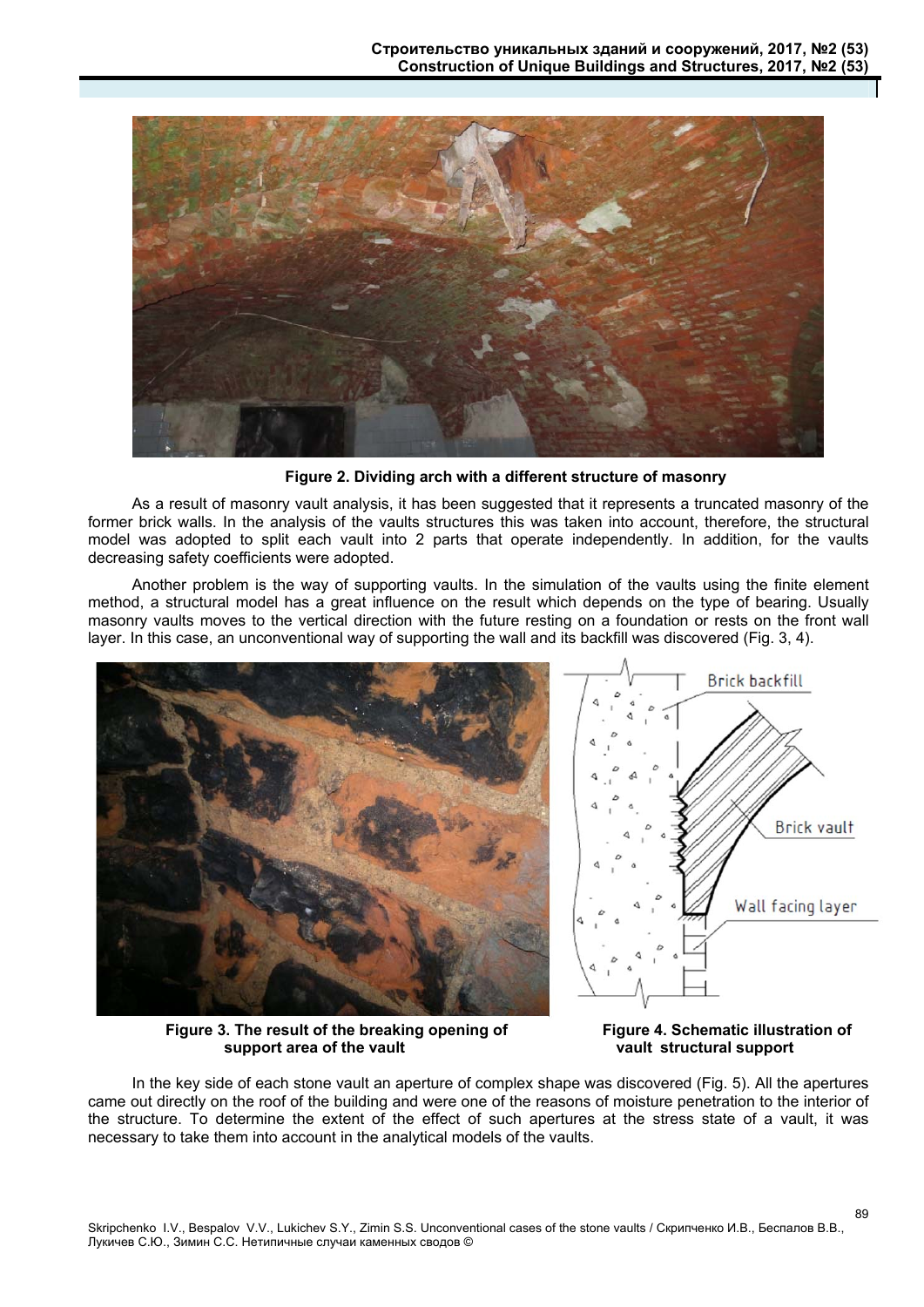

**Figure 5. The aperture in the key area of the vault** 

In addition, the end walls of the building represent a complex issue from the perspective of mechanical behavior. They bear the thrust from the massive vaulted structures (Fig. 6) and must be calculated on the perception of this load; it is possible impact on the outer layers and the overall stability of the wall.



**Figure 6. A simplified scheme of the thrust loads on the building** 

### *4. Results and discussion*

The most of the building vaults have a maximum span of 6 meters and a constant thickness of crosssection 0.8 meters. With the previously adopted multistage supporting masonry for the backing and facing layers, a structural scheme of the vaults was accepted as being flat resting on one brick (0.25 m) at the bottom face and vertically to the wall (Fig. 7). The load that was taken is only its dead load, and also the concrete backfill of the vault was taken into account. To obtain a complete picture of the stresses that are perpendicular to the horizontal joints of masonry, cylindrical coordinate system was adopted with the axis which follow the arc of the vault. The results of the simulation (Fig. 8) show that in the vaults tensile stresses acting perpendicular to the mortar joints do not exist. With the absence of cracks on the inner side of the vaults, we can conclude the correctness of the chosen structural scheme with the multistage resting on the backing.



**Figure 7. Analytical model of the vault** 

90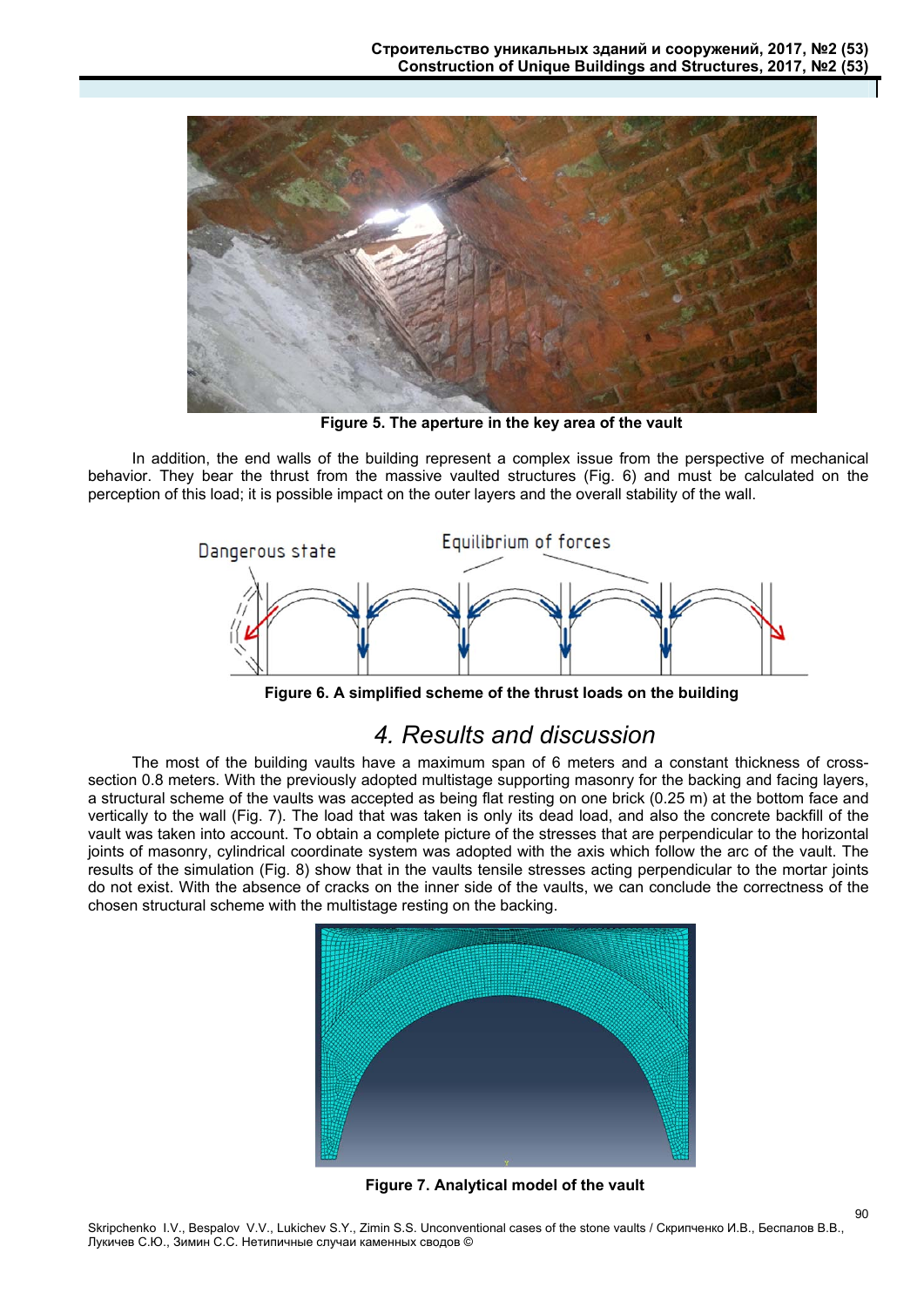

**Figure 8. Stress distribution of normal stress (Pа) acting perpendicular to the mortar joints of masonry** 

For the analysis of inclined aperture in the vault a three-dimensional computational model was made. Based on the calculation results (Fig. 9) the greatest tensile stresses occur in the area of the upper third section of the vault, where the thrust line passes. Tensile stresses occur only on the side walls of the aperture, perpendicular to the lines of action of the main compressive stresses, which is consistent with the results obtained earlier for analogous structures [21].



**Figure 9. Longitudinal and cross-section of the aperture. Stress distribution of principal tensile stresses** 

In the of opening of the walls there is a concentration of tensile stresses reaching 0.05...0.07 MPa, which is in the most cases higher than resistance (tensile strength at the direction of bound masonry). In addition to these areas, the brick and the mortar joints are not protected and could be exposed to strong hydration. Thus, the actual tensile strength may be much lower than estimated. From this we can conclude that such apertures should be carefully examined. Their side walls in the location of the pressure line need to be specially reinforced with a preliminary strength calculation of the vault.

To check the load accommodation of the brick backfill of the building end walls it was calculated on a unilateral load of a vaulted ceiling. In addition to the dead load of masonry facing layers and backfill of the walls, it was accompanied by boundary conditions taken from the calculation results of vault with a span of 6 m (Fig. 8). For the simulation of bounding of facing layers with brick backfill conjunction was taken as a rigid. The volume weight of the backfill was taken as equal to the volumetric weight of masonry and the modulus of elasticity and was assumed to be one quarter of masonry elasticity modulus, which reflects a partial ligation. The calculated finite-element scheme walls, maximum principal stresses distribution and their paths are shown in Fig. 10.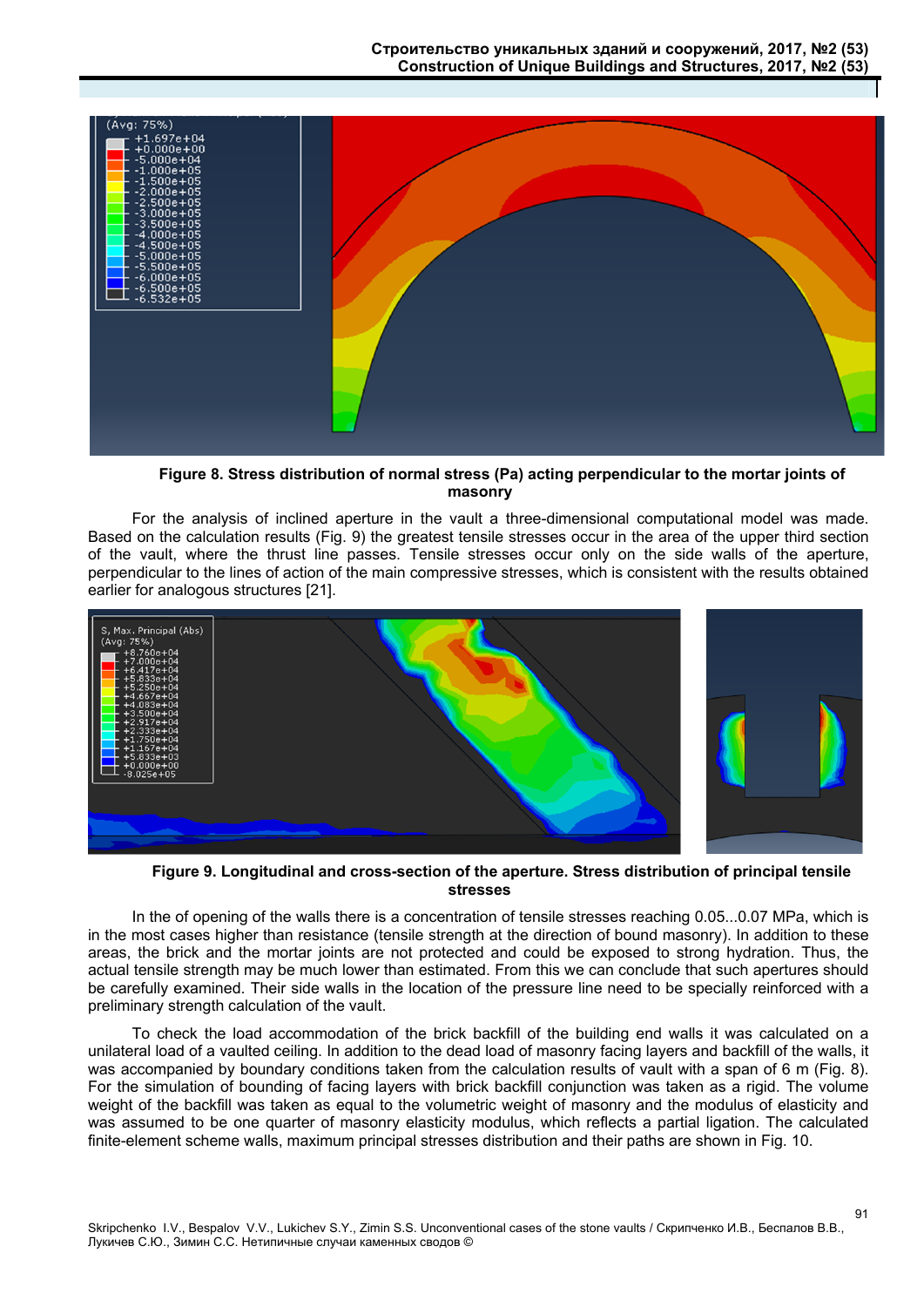

**Figure 10. Stress distribution of maximum principal stresses (Pa) and lines of its action** 

 The analysis of the trajectories of the maximum principal stresses shows that the brick backfill completely absorbs the horizontal thrust from the vault and does not transmit it on the outer face layer, which works only on its own weight. In addition, the backfill takes over a part of the vertical load, unloading inner facial layer: in the area of heel vault voltage was 0.2-0.4 MPa, in contrast to the obtained in the heel of the vault of 0.25-0.5 MPa. However, in case of damage to the part of the inner face, backing layers can be incorporated into the work to a greater degree and cause buckling of the outer facing layers, which ultimately may lead to collapse of the entire structure. Therefore, such end walls should always be checked on the adequacy of the backfill width and the integrity of the facial layers, and should be subjected to strength calculations in the relevant software systems.

### *5. Conclusions*

The results of this study show the following:

- It needs to pay attention to the structure of masonry vaults, the degree of damage and the location of the bed joints (in this case, a demolition of a stone wall was discovered). Similarly, it can be detected by observables of other elements, which previously worked together with vault – columns, spandrels, apertures, etc. All of them can have a significant impact on the structural scheme of the vaults and must be considered when analysing them;
- To produce the right structural scheme it also needs to find out the exact way of the vault support from the wall or foundation and breaking open is highly recommended;
- In the case of apertures in vaults the effects of connectivity areas under and over the vault should be taken into account. The side walls of the opening should be strengthened in case of a sufficiently wide area on the pressure line in the upper third of the vault. All apertures should be taken into consideration in the simulation model;
- Terminal vaults of the vault chain always bear against exterior walls of buildings or other constructions, where structural reduction of thrust loads is necessary. The element that reduces thrust is one of the most critical elements in buildings with vaulted structures. In case of bearing capacity loss, they can cause the progressive collapse of the entire chain of vaulted structures. Therefore, they should be inspected as detailed as possible and calculated with appropriate importance coefficients.

Such unconventional cases should always be taken into account during the inspection of masonry vaulted structures. It needs to carefully conduct their inspection with the mandatory breaking opening and strength analysis based on numerical simulation before starting of all the reconstruction, restoration and repair.

In the vaulted structures in addition to considered in this paper, there are many other unconventional cases. A study of their impact on the mechanics of vaults is planned by the authors for the future work.

92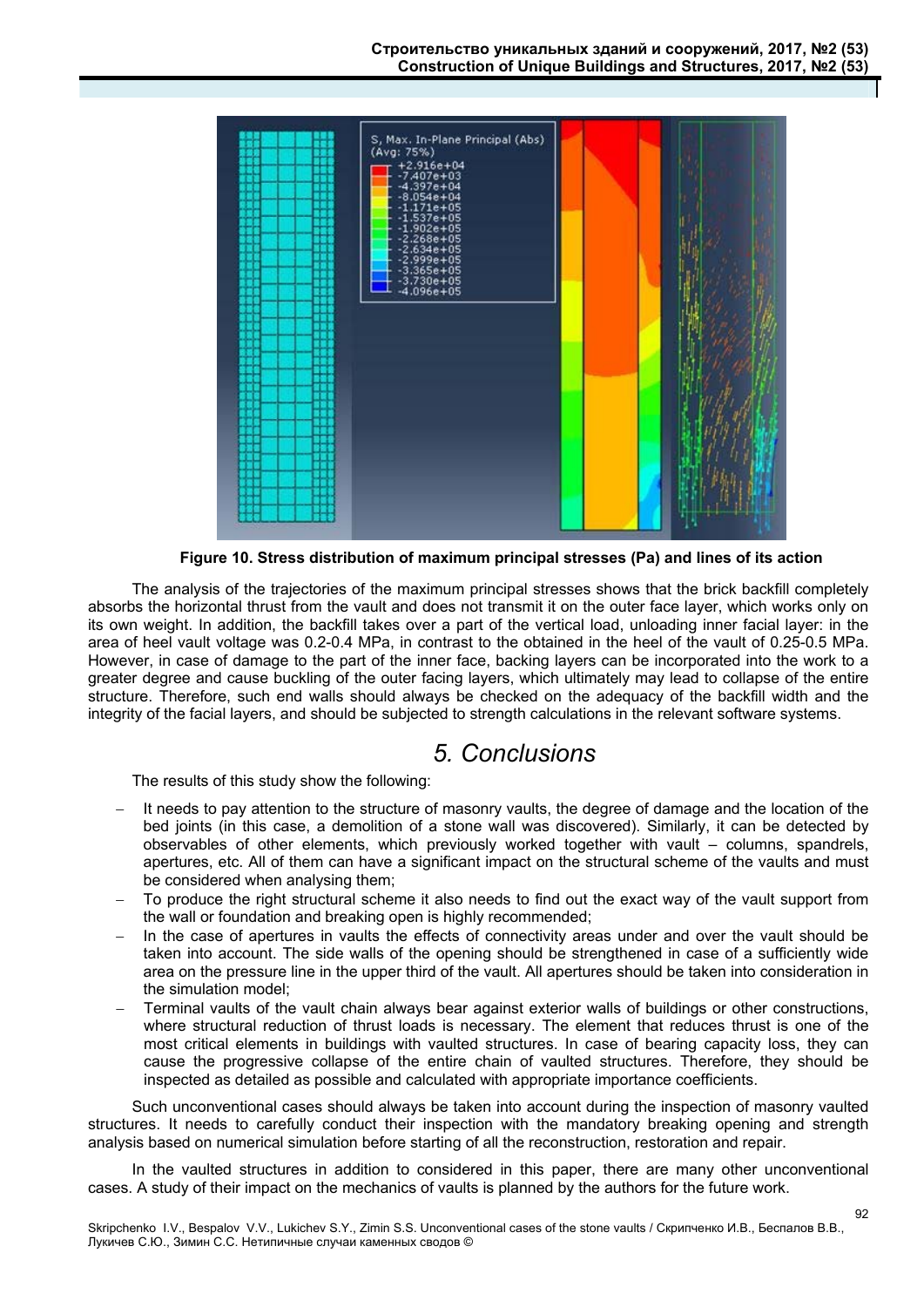#### **References**

- [1] Zucchini A., Lourenco P.B. A coupled homogenisation-damage model for masonry cracking. Computers and Structures. 2004. No. 82. Pp. 917–929.
- [2] Zhang Y., Macorini L., Izzuddin B.A. Mesoscale partitioned analysis of brick-masonry arches. Engineering Structures. 2016. Vol. 124. Pp. 142-166.
- [3] Clementi F., Gazzani V., Poiani M., Lenci S. Assessment of seismic behaviour of heritage masonry buildings using numerical modelling. Journal of Building Engineering. 2016. Vol. 8. Pp. 29-47.
- [4] Zimin S.S., Bespalov V.V., Kazimirova A.S. The computational model stone arch. Proceeding of the DonNACEA. 2015. No. 3(113). Pp. 33–37. (rus)
- [5] Drougkas A., Roca P., Molins C. Analytical micro-modeling of masonry periodic unit cells Elastic properties. International Journal of Solids and Structures. 2015. Vol. 69–70, Pp. 169-188.
- [6] Ramaglia G., Lignola G.P., Prota A. Collapse analysis of slender masonry barrel vaults. Engineering Structures. 2016. Vol. 117. Pp. 86-100.
- [7] Zimin S.S., Kokotkova O.D., Bespalov V.V. Vault structures of historical buildings. Construction of unique buildings and structures. 2015. No. 2(29). Pp. 57-72. (rus)
- [8] Derkach V.N., Orlovich R.B. Empiricheskiye kriterii prochnosti kamennoy kladki v usloviyakh slozhnogo napryazhennogo sostoyaniya [Empirical strength criteria masonry under complex stress state]. Stroitelstvo i rekonstruktsiya. 2010. No. 6(32). Pp. 8-12. (rus)
- [9] Derkach V.N., Orlovich R.B. Estimation of masonry mortars strength during stone buildings investigation. Magazine of Civil Engineering. 2011. No. 7. Pp. 3-10. (rus)
- [10] Ulybin A.V., Zubkov S.V. Control methods for strength of ceramic bricks in the inspection of buildings. Magazine of Civil Engineering. 2012. No. 3. Pp. 29-34. (rus)
- [11] Ulybin A.V., Zubkov S.V., Sudar O. U., Laptev E. A. Standard and alternative methods of determination of the strength of brick at inspection of buildings and structures. Construction of unique buildings and structures. 2014. No. 3(18). Pp. 9-24. (rus)
- [12] Zubkov S.V., Ulybin A.V., Fedotov S.D. Assesment of the mechanical properties of brick masonry by a flat-jack method. Magazine of Civil Engineering. 2015. No. 8. Pp. 20-29. (rus)
- [13] Betti M., Drosopoulos G.A., Stavroulakis G.E. Two non-linear finite element models developed for assessment of failure of masonry arches. Comptes Rendus Mecanique. 2008. No. 336. Pp. 42–53.
- [14] Riveiro B., Solla M., Arteaga I., Arias P., Morer P. A novel approach to evaluate masonry arch stability on the basis of limit analysis theory and non-destructive geometric characterization. Automation in Construction. 2013. No. 31. Pp. 140-148.
- [15] Block P., Lachauer L. Three-dimensional funicular analysis of masonry vaults. Mechanics Research Communications. 2014. No. 56. Pp. 53-60.
- [16] Harvey W. J. Application of the mechanism analysis to masonry arches. The Structural Engineer. 1988. No. 66(5). Pp. 77–84.
- [17] Milani G., Rossi M., Calderini C., Lagomarsino S. Tilting plane tests on a small-scale masonry cross vault: Experimental results and numerical simulations through a heterogeneous approach. Engineering Structures. No. 123. Pp. 300-312.
- [18] Milani G. Upper bound sequential linear programming mesh adaptation scheme for collapse analysis of masonry vaults. Advances in Engineering Software. No. 79. Pp. 91-110.
- [19] Huerta S. Mechanics of masonry vaults: The equilibrium approach. International Seminar on Structural Analysis of Historical Constructions. 2001. No. 3. Pp. 47–69.
- [20] Carini A., Genna F. Stability and strength of old masonry vaults under compressive longitudinal loads: Engineering analyses of a case study. Engineering Structures. 2012. No. 40. Pp. 218-229.
- [21] Bovo M., Mazzotti C., Savoia M. Structural behaviour of historical stone arches and vaults: Experimental tests and numerical analyses. Engineering Materials. 2014. No. 628. Pp. 43-48.
- [22] Sarhosis V., Oliveira D.V., Lemos J.V., Lourenco P.B. The effect of skew angle on the mechanical behaviour of masonry arches. Mechanics Research Communications. 2014. No. 61. Pp. 53-59.
- [23] López-Almansa F., Sarrablo V., Lourenço P.B., Barros J.A.O., Roca P., Porto F., Modena C. Reinforced brick masonry light vaults: Semi-prefabrication, construction, testing and numerical modeling. Construction and Building Materials. 2010. Vol. 24(10) Pp. 1799-1814.
- [24] Carini A., Genna F. Stability and strength of old masonry vaults under compressive longitudinal loads: Engineering analyses of a case study. Engineering Structures. 2012. Vol. 4. Pp. 218-229.
- [25] Bespalov V., Orlovich R., Zimin S. Stress-Strain State of Brick Masonry Vault with an Aperture. MATEC Web of Conferences. 2016. No. 53. 001009.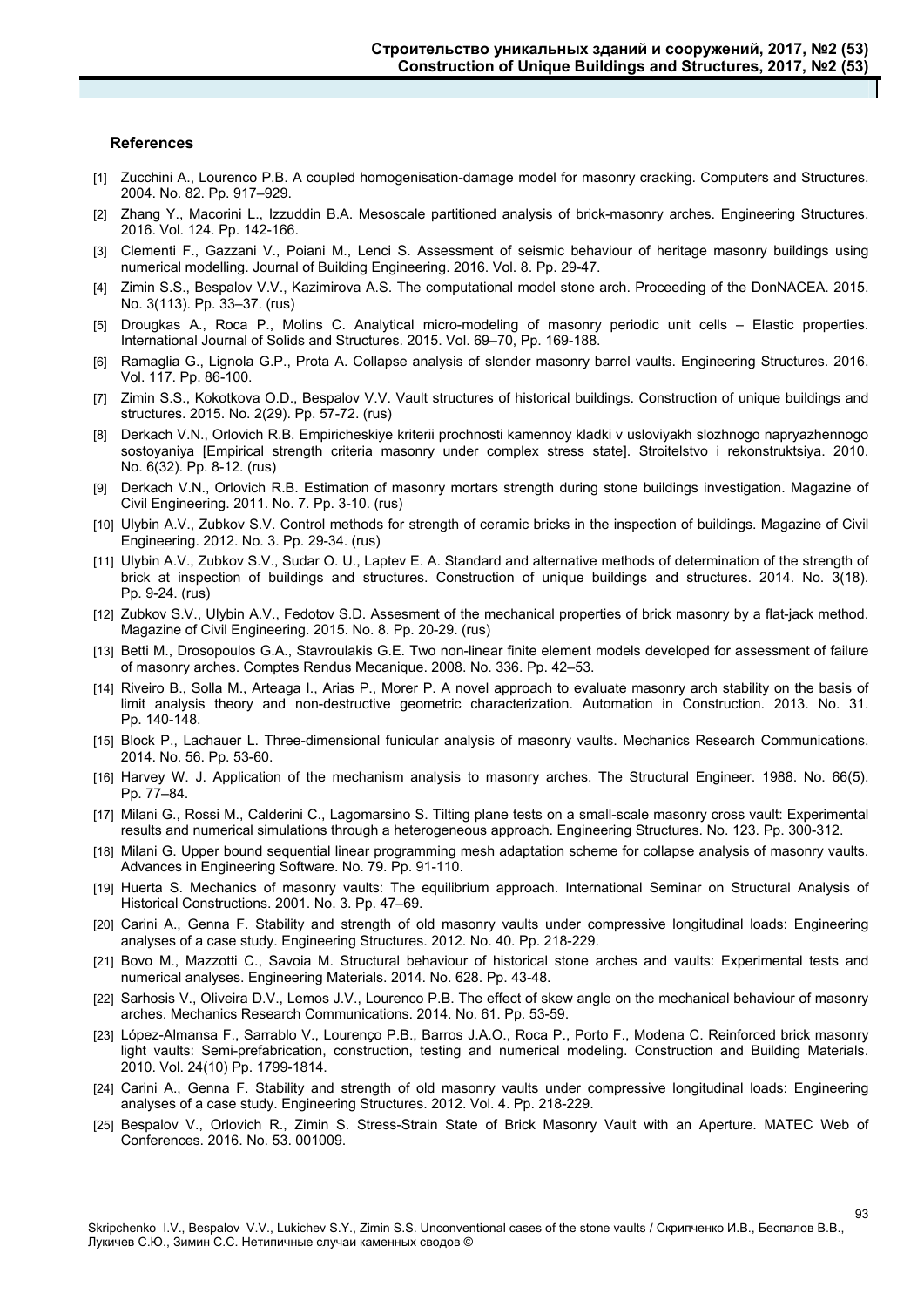### **Нетипичные случаи каменных сводов**

#### И.В. Скрипченко<sup>1</sup>, В.В. Беспалов<sup>2</sup>, С.Ю. Лукичев<sup>3</sup>, С.С. Зимин<sup>4</sup>

*1-4Санкт-Петербургский политехнический университет Петра Великого, 195251, Россия, г. Санкт-Петербург, Политехническая ул., 29.* 

| ИНФОРМАЦИЯ О СТАТЬЕ<br><b>ИСТОРИЯ</b>                    |                                                                                                                |
|----------------------------------------------------------|----------------------------------------------------------------------------------------------------------------|
| doi: 10.18720/CUBS.53.7<br>Подана в редакцию: 17.11.2016 | конструкция,<br>сводчатые конструкции<br>кирпичная кладка,<br>исторические здания,<br>расчет,<br>пиния влияния |

#### АННОТАЦИЯ

Оценка технического состояния сводчатых конструкций – одна из наиболее сложных проблем при обследовании исторических зданий. Также важно понимание работы распорных систем, и их функциональных особенностей. Кроме того, помимо визуального обследования, необходимо определять способы опирания сводчатых конструкций, в том числе с проведением вскрытия кладки. Нестандартные случаи всегда следует принимать во внимание при обследовании каменных сводчатых конструкций. Такое обследование необходимо тщательно проводить перед работами по ремонту, реставрации и реконструкции, с обязательным проведением прочностного анализа, основанного на численном моделировании. Использование современных конечно-элементных программных комплексов, таких как Ansys, Abaqus, позволяет улучшить качество выполняемой работы.

*Контакты авторов:* 

-

<sup>1 \* +7(904)6419650,</sup> scripchenco-ilya@mail.ru (Скрипченко Илья Валентинович, студент)

<sup>2 +7(981)7850899,</sup> chanchullero@yandex.ru (Беспалов Владимир Владимирович, студент)

<sup>3 +7(929)1007311,</sup> serj\_lu@mail.ru (Лукичев Сергей Юрьевич, студент)<br>4 +7(921)3477701. zimin sergei@mail.ru (Зимин Сергей Сергеевич. ста

<sup>+7(921)3477701,</sup> zimin\_sergei@mail.ru (Зимин Сергей Сергеевич, старший преподаватель)